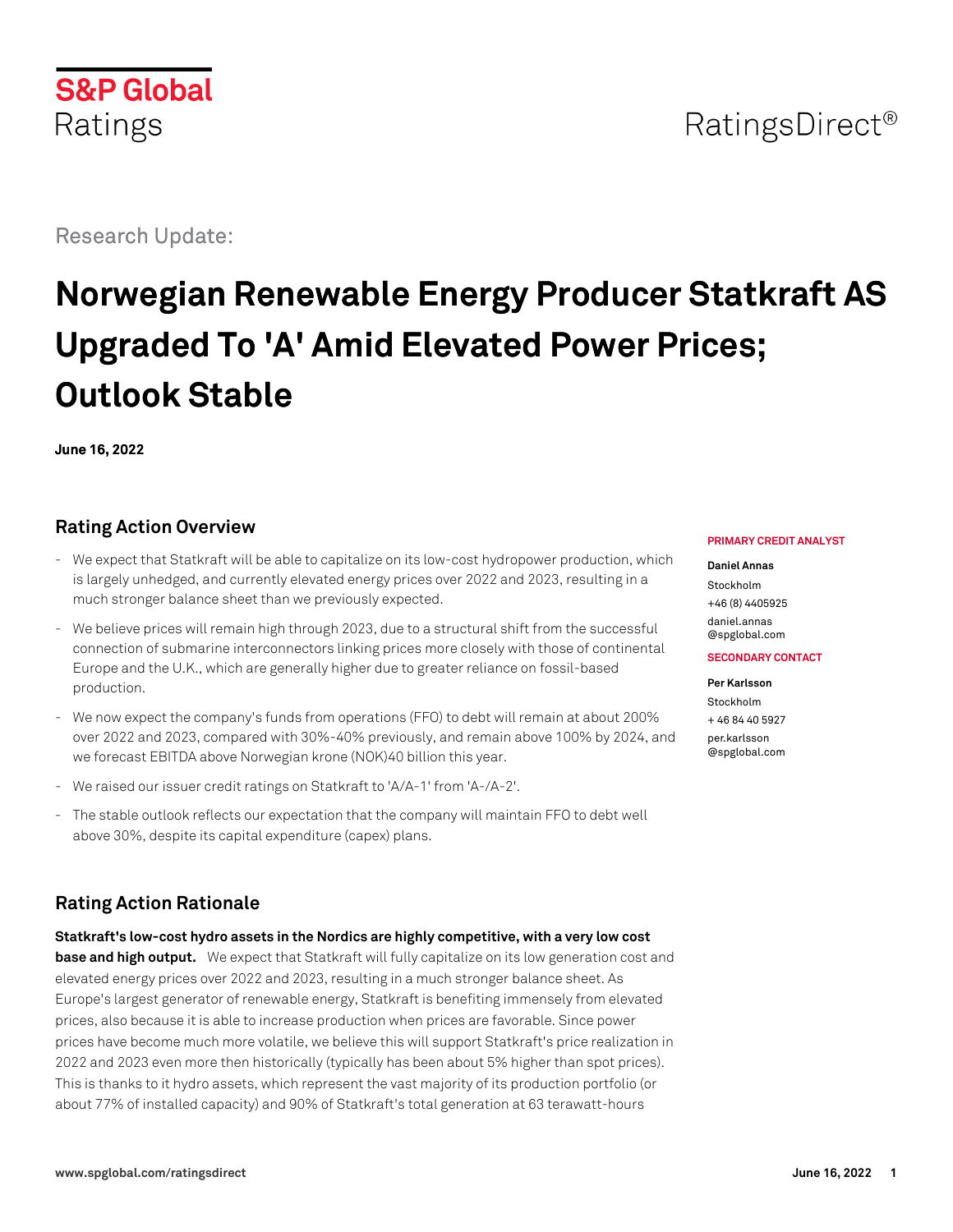(TWh) in 2021, out of the total 69.9TWh. These can be switched on and off within minutes, which lends Statkraft great flexibility in shifting production. We believe that Statkraft's, with a large share of plannable production capacity, has improved its position and that it will continue to benefit even more from the flexibility, since capacity additions to the system in generally are intermittent and therefore volatility likely will increase. Additionally, Statkraft does not use financial hedging, which lately not been sufficient, given that the spread between price areas within Nord pool varies greatly and therefore has resulted in unperfect hedges and created additional uncertainty. Instead, Statkraft has for a long time entered into long-term contracts with industrial players. The company has in this way locked in about one-third of its total estimated generation of 22TWh-24TWh for 2022-2024; about 14TWh are already locked in through 2030 with fixed prices. In our view, this secures some lower level of cash flows, but also allows Statkraft to benefit from the current price situation.

According to our estimates, the company's cash cost for its hydro production is close to €8 per megawatt-hour (/MWh). During 2022, Nord pool system prices have on average been well above €100/MWh. With these market conditions, Statkraft's earnings from its Nordic hydro generation have boosted cash flow significantly during a short period. We expect this to continue, at least over 2022 and 2023. This was very visible in its first-quarter 2022 report, with underlying EBITDA of NOK20 billion, already above our previous expectation for the full year of NOK15 billion-NOK18 billion, or about 67% of the full-year EBITDA for 2021. It was also well above full-year EBITDA for 2019 of NOK20 billion and NOK13 billion for 2020. In our revised forecast for 2022, we assume EBITDA of NOK38 billion-NOK43 billion, with electricity prices of €80/MWh-€100/MWh. Thereafter, we believe that electricity prices will soften somewhat to €50/MWh-€70/MWh and EBITDA to NOK26 billion-NOK36 billion. This is still well above historical EBITDA contributions of NOK14 billion-NOK18 billion. That said, market volatility has increased greatly in recent years.

#### **Despite an ambitious capex plan, we forecast only moderate debt increases and very strong credit metrics, albeit with more volatility than in the past, due to prices and delayed tax**

**payments.** As a direct consequence of the increased power prices, we expect operating cash flow will increase materially, but also be more volatile than in the past. By year-end 2022, we expect FFO to debt above 200% and slightly below 200% in 2023, before deteriorating but remaining above 100% in 2024. This is because of our assumption that prices will soften, but also due to Statkraft's ambitious capex plan. The company plans annual investments of about NOK13 billion and dividends of about NOK10 billion-NOK12 billion. Despite the hefty build-out plans, we now expect that Statkraft will be able to finance capex almost solely with operating cash flows and therefore that the rapidly gained balance sheet strength will remain, in contrast with many peers. We now expect debt of only NOK7 billion-NOK14 billion, compared with NOK17 billion-NOK35 billion during 2016-2020. This could be changed by acquisition activity, which management has signaled for a while is part of its strategy, although it has not been able to execute on it. In our base case, we do not assume large acquisitions, but believe there is headroom for acquisitions in addition to our estimate of NOK11 billion-NOK13 billion capex. We do not consider a larger acquisition as unlikely, but it is not included in our base case. If one takes place, we expect it will be within renewable generation, or potentially within district heating, therefore having a neutral to moderately positive effect of business risk.

Fluctuations in tax payments in combination with volatile prices could create some volatility in cash flows year over year. Additionally, cash flow volatility for Statkraft is also driven by its tax payments related to hydro generation, because that tax is paid the following year. Dividends are based on profit from the previous year, and therefore could cause volatility when profits fluctuate, for example as seen in 2020. We therefore base our view on Statkraft's financial risk on the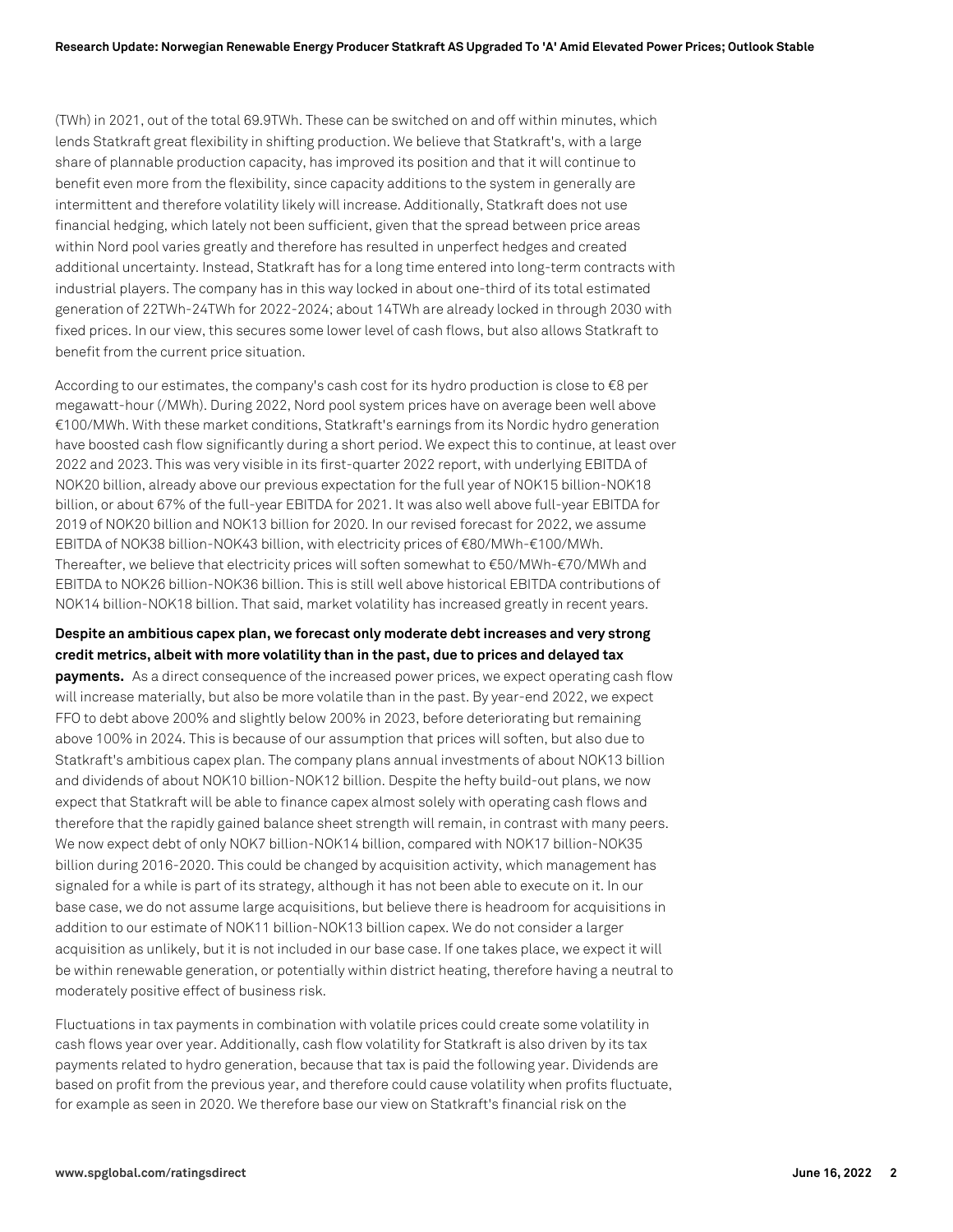three-year average FFO to debt. For 2022, we expect FFO will reach about NOK25 billion, which includes the tax payment of about NOK14 billion, which is based on prior years' earnings. For 2023, we expect additional tax payments, reaching roughly NOK16 billion-NOK17 billion, which lowers FFO to about NOK14 billion-NOK16 billion under our base case, since we at the same time assume EBITDA will soften. For hydro generators in Norway, it is our understanding that the total marginal tax rate amounts to 59%. This is high compared with European standards, and therefore undermines the EBITDA-to-FFO ratio more than is typical for Europeans peers, as well as our supplementary ratios, such as FFO to debt, which we nevertheless assume as above 100% over the coming years. Due to elevated and volatile energy prices, we adjust the financial risk profile downward two categories.

Additionally, Statkraft's dividend policy states that it will distribute 85% of earnings related to its Norwegian hydro business, and 25% of profits from other business activities. Since the majority of earnings stem from Norwegian hydro, this results in dividend payments of about NOK10 billion-NOK12 billion annually.

Chart 1

## Statkraft's Credit Metrics To Remain Very Strong, But Volatile FFO to debt remains above 100%



Capex--Capital expenditure. a--Actual. f--Forecast. NOK--Norwegian krone. FFO--Funds from operations. Source: S&P Global Ratings.

Copyright © 2022 by Standard & Poor's Financial Services LLC. All rights reserved.

#### **The ambitious growth and capex plan would likely be funded by a higher share of operating**

**cash then in our previous base case.** The company aims to develop 9 gigawatts (GW) by 2025. We don't expect that Statkraft will maintain and operate all of it, on the contrary, we expect Statkraft to farm down large parts of the 9GW. Statkraft currently has 19GW of installed capacity in total, as of year-end 2021, and it remains unclear to us, how much of the 9GW renewable capacity will be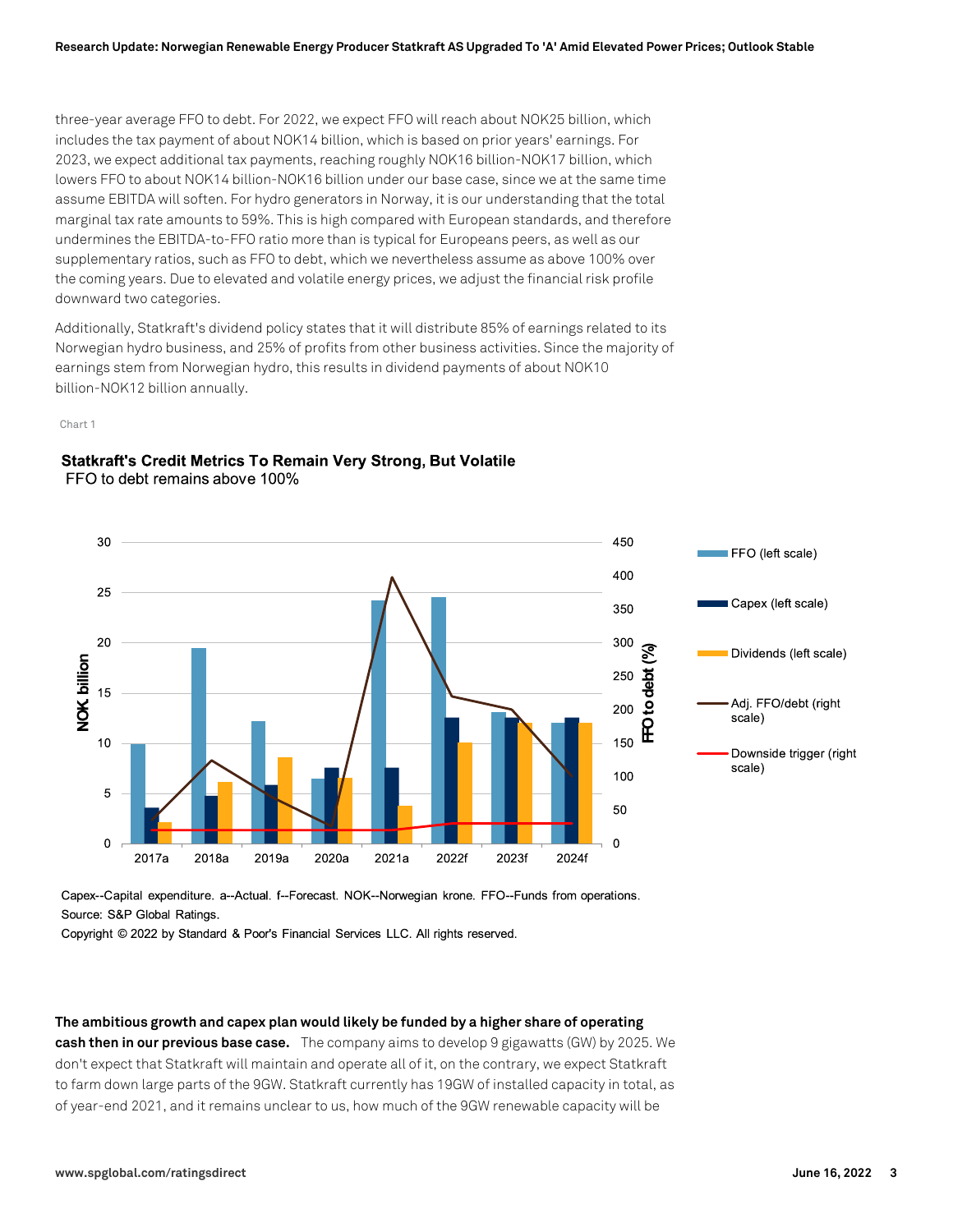kept versus sold. Regardless, we view this as a very ambitious target, which will require substantial investments and annual development of 2.5GW-3.0GW of renewable energy. The main focus of the growth capex plan is related to wind and solar development. Statkraft does have some offshore wind projects in its pipeline, but these extend beyond 2025 and do not affect the capex plan in coming years. In total we foresee that that the capex plan will translate into annual capex of NOK11 billion-NOK13 billion over 2022 to 2024, up from NOK5 billion-NOK7 billion in 2018-2020. Given the company's improved cash flow profile, we believe the increased capex easily could be absorbed within the 'A' rating.

Statkraft's investment program is regionally diversified and includes some investments in emerging markets, but we expect most investments to be in Europe and the Nordic region. It is also diverse in terms of type of assets: wind, solar, and hydro. We see increased execution risk and political risk in emerging markets. However, we do not believe that Statkraft's current investment plan will materially shift its earnings profile from a geographic perspective.

The company's Nordic low-cost hydro portfolio puts Statkraft in a unique position in terms of generation assets. A hydro plant's lifetime is significantly longer than that of a wind or solar plant. While the current investment plan, which has increased generation from solar and wind, could dilute Statkraft's business risk profile from a production cost perspective, it increases diversification in terms of sources and geography.

Statkraft plans divest part of its 9GW of renewable capacity under development, which gives the company flexibility to finance part of the capacity build-out from the proceeds. It is our understanding that Statkraft has been more of a developer in recent years, but is considering maintaining additional projects under its own operations. We believe that Statkraft's newly developed assets are attractive, and under normal market conditions it will have the flexibility to divest them. Given current electricity prices and cash flows, Statkraft also has the possibility to keep the assets under its own operating umbrella, which should result in healthy EBITDA growth in coming years.

#### **We believe a structural shift is behind higher electricity prices, and that prices will remain volatile and high in the Nordics, giving Statkraft the potential to achieve high prices.** We

acknowledge that electricity prices have been extremely volatile in recent years, especially in the Nordics. In 2018-2019, prices were high (compared historically) at about €40/MWh-45/MWh, then very low in 2020 at about €11/MWh on average, and in 2021 they returned to about €60/MWh and are even higher currently. We expect volatile prices to stay, but we believe that there have been structural changes that will shift prices upward for a longer period of time. There are several factors that have impacted prices in the Nordics.

- Electricity is not generated where it is needed, which creates the need for a massive transmission network that is currently lagging. We understand that it will take an additional three-to-five years before this is solved.
- Nordic electricity prices are now more closely linked to those of Continental Europe and the U.K. due to the recent successful connection of submarine interconnectors. This includes the North Sea Link (connecting Norway and the U.K.) and NordLink (connecting Norway and Germany), which were connected in 2021 and each have a maximum capacity of 1,400MW.
- Given that Continental Europe and the U.K. are more dependent on fossil fuel, such as gas and coal, they have seen commodity prices and power prices increase massively after Russia's invasion of Ukraine, and this has also resulted in higher Norwegian and Nordic electricity prices. Additionally, carbon emission prices have also risen to about €80/MWh since the end of 2021, fueling higher energy prices in Europe and the U.K., which are now being passed on to the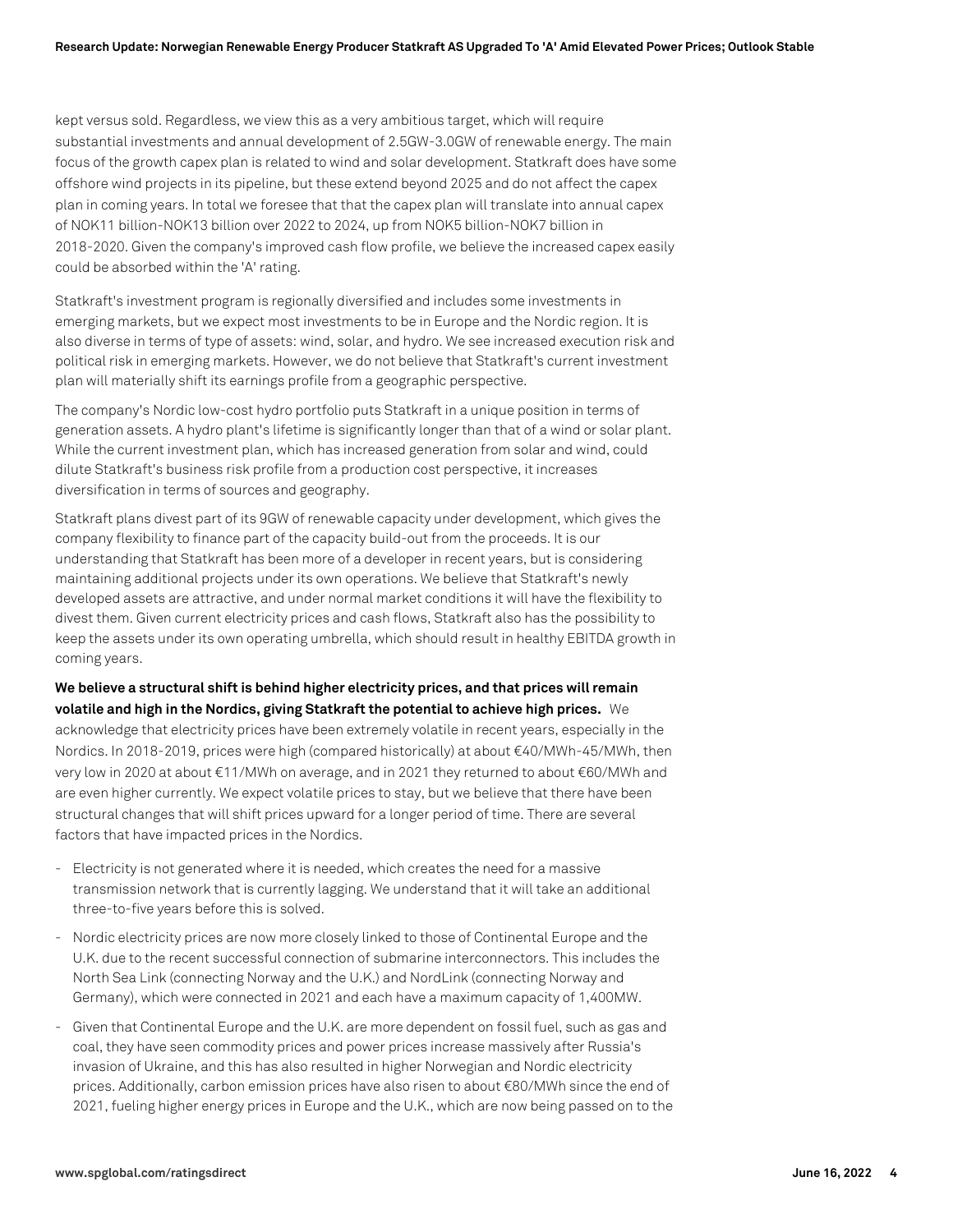Nordics.

- Additional production from wind and solar drive volatility. But we believe that Statkraft could benefit, since its production is flexible, and therefore it can lower capacity when wind capacity is high and driving down prices, while then increasing capacity when prices are more favorable.

We foresee that Statkraft will benefit from both increased Nordic prices and the volatility in prices, since it has the capability to switch swiftly in generation capability, and thereby outperform the average price.

**Our rating on Statkraft factors in two notches of uplift for extraordinary government support.**

The group is 100% owned by Norway (AAA/Stable/A-1+). We see the risk of privatization as remote, given that the government stipulates that, by law, its hydro assets should remain at least two-thirds publicly owned.

## **Outlook**

The stable outlook reflects our expectation that Statkraft will continue to benefit greatly from elevated energy prices, resulting in FFO to debt comfortable above 30%, despite our expectation of significant investments of NOK11 billion-NOK13 billion annually through 2024. We believe the current rating could have some headroom for M&A activity, in the NOK25 billion-NOK30 billion range, however, we do not include this in our base case.

#### **Upside scenario**

Prospects for a higher rating are constrained by the company's capex program and lack of clarity regarding investments and potential M&A activity, including the long-term impact on Statkraft's financial ratios.

#### **Downside scenario**

We could take a negative rating action if Statkraft undertook a large acquisition or project that could not be funded by operating cash flows, or a material cost overrun occurs, notably if this were to coincide with lower electricity prices in the Nordic region and result in FFO to debt unexpectedly returning to the 20%-30% range.

In addition, we could take a negative rating action if government support weakened, for example, if the government privatized a significant part of its ownership in Statkraft it could lead to a downgrade. However, we consider this unlikely over the near-to-medium term.

## **Company Description**

Norwegian state-owned power generator Statkraft is the largest producer of renewable energy in Europe. In 2021, Statkraft produced 67TWh of renewable energy (70TWh in total) and reported underlying EBITDA of NOK31 billion.

The company had total installed capacity of almost 19GW as of December 2021, with hydro representing about 77%. In 2021, Statkraft produced 54.5TWh in Norway, which represents about 40% of Norway's total consumption. About 96% of total generation is from renewable sources. Statkraft has the lowest carbon intensity footprint per generation unit among peers and is the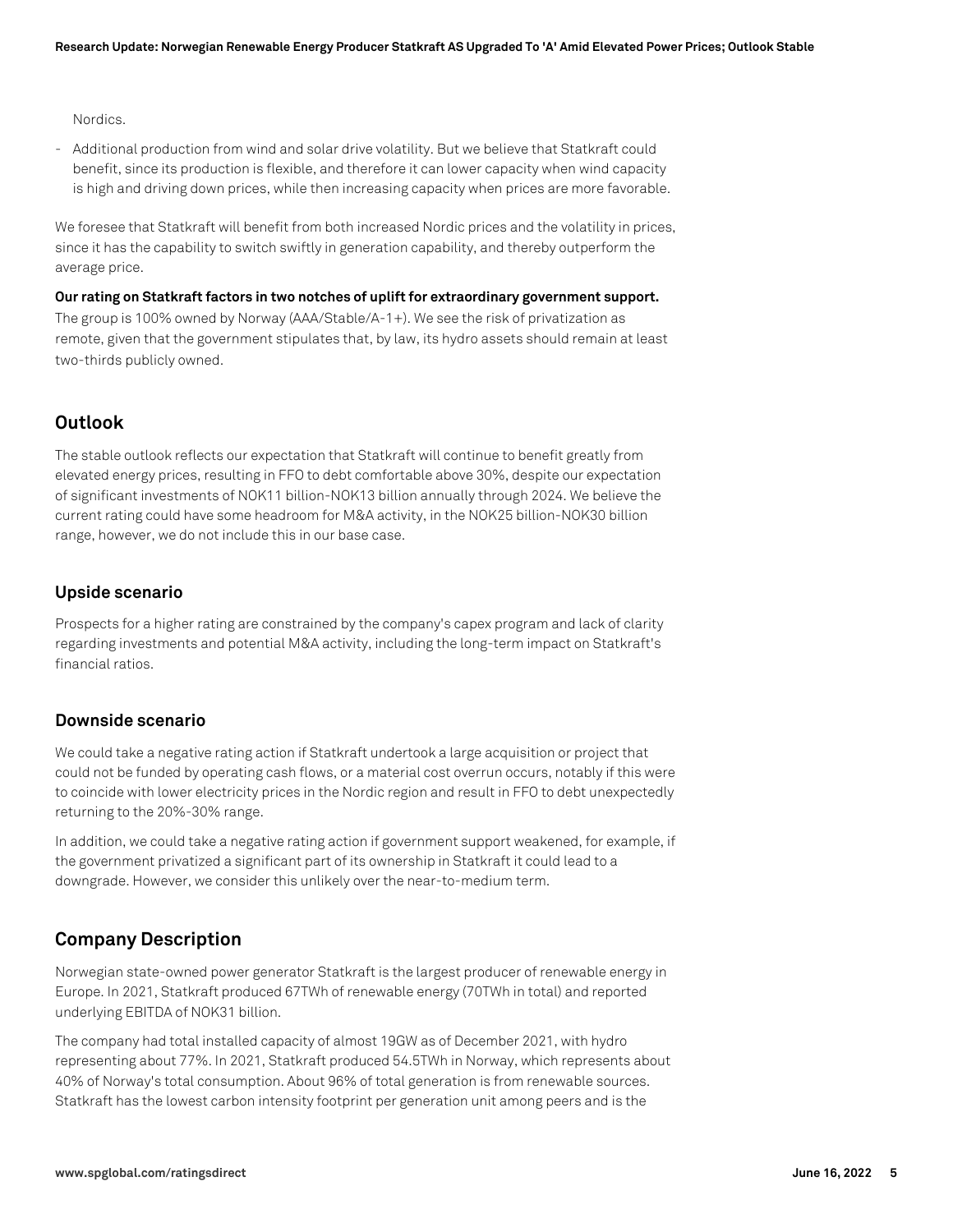European power generator we rate with less than 30 grams of CO2 per kilowatt-hour.

Statkraft aims to be a leader in the renewable energy sector. The company mainly invests in Norway and the Nordics, but also in other markets to develop hydro, solar, and wind power plants. It invests solely in renewables.

The company aims to develop 9GW of renewable energy by 2025, with annual development of 2.5GW-3.0GW. So far, 1.7GW has been complete (thereof 0.6GW is divested), and 1.7GW is under construction).

The Norwegian government's 100% ownership of Statkraft is managed by the Ministry of Trade, Industry, and Fisheries.

## **Our Base-Case Scenario**

#### **Assumptions**

- Norwegian GDP growth of 2.9% in 2022, 2.5% during 2023, and 2.0% in 2024.
- Nord Pool System price averaging €80/MWh-€100/MWh in 2022, and about €50/MWh-€70/MWh in 2023 and 2024.
- Total annual production volume of about 72TWH-76TWh, and about 70%-80% of generation stemming from Nordic Hydro.
- Long-term contracts with fixed prices for about one-third of estimated production.
- Annual capex of NOK11 billion-NOK13 billion, which could absorb smaller acquisitions.
- Dividends based on net profit: 85% of earnings related to Norwegian hydro; and 25% of earning from other activities.
- Hydro generation tax in Norway being paid the following year.
- Larger M&A transactions are not included in our base case.

#### **Key metrics**

#### **Statkraft AS -- Key Metrics**

| (Bil. NOK)                                      |      |      | 2019a 2020a 2021a | 2022p                                     | 2023f   | 2024f     |
|-------------------------------------------------|------|------|-------------------|-------------------------------------------|---------|-----------|
| <b>FBITDA</b>                                   | 20   | 13.1 | 27.8              | 40-45                                     | 32-37   | $27 - 32$ |
| Funds from operations (FFO) 12.1 6.4 24.1 23-26 |      |      |                   |                                           | 12-15   | $11 - 14$ |
| Debt                                            | 174  | 24.9 | 6.1               | $10 - 12$                                 | $6 - 9$ | $12 - 15$ |
| FFO to debt                                     | 69.5 | 25.6 | 398               | 150                                       | 150     | 100       |
| Debt to FBITDA                                  | 0.9  | 19   |                   | $0.2$ $0.2 - 0.4$ $0.2 - 0.4$ $0.4 - 0.6$ |         |           |

a--Actual. p--Projected. f--Forecast.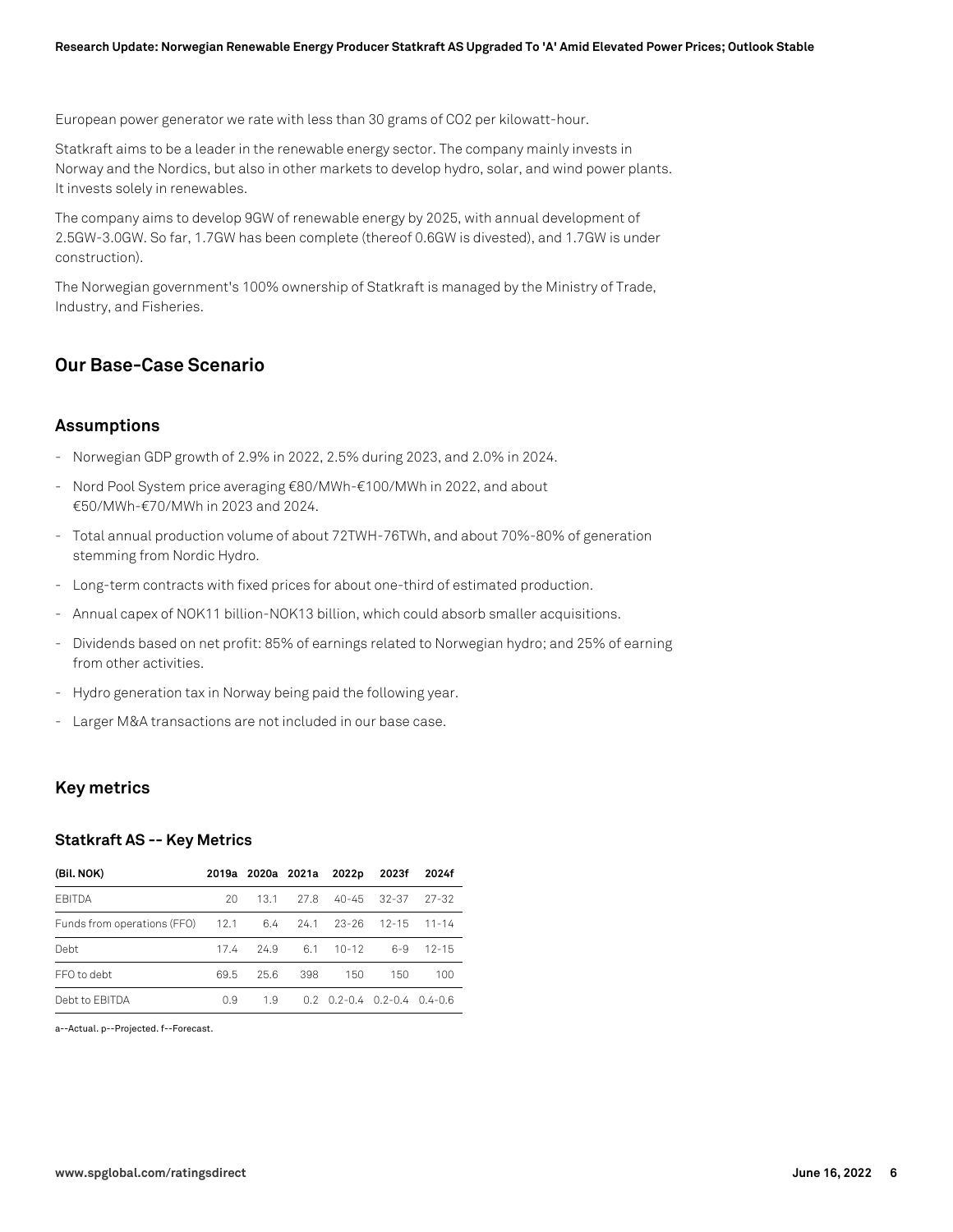## **Liquidity**

We assess Statkraft's liquidity as strong. We expect that the company will maintain liquidity sources that exceed uses by about 1.6x over the next 12 months and 1.0x in the subsequent 12 months. We also assume that liquidity sources will exceed uses even if EBITDA were to decrease by 30%. We understand that Statkraft's credit facilities are free from onerous financial covenants. We view the company as having solid relationships with its banks and a high standing in credit markets, despite the geopolitical situation and its effect on financial markets. Statkraft issued senior unsecured green bonds, with a total amount of NOK5.5 billion at the end of May this year. The company also increased and extended its revolving credit facility (RCF) to €1.3 billion from NOK9.2 billion (equivalent to about €900 million) this year.

We expect the state ownership to further increases access to bank financing. We view risk management as very prudent overall.

We estimate Statkraft's principal liquidity sources for the 12 months from March 31, 2022, as:

- Cash and cash equivalents of NOK 28.6 billion;
- Access to about unused committed facility of €1.3 billion (NOK13 billion) maturing in 2027; and
- Cash FFO, which we expect to be about NOK28 billion.

We estimate Statkraft's principal liquidity uses for the 12 months from March 30, 2022, as

- Capex of NOK11 billion-NOK13 billion;
- Working capital outflow of NOK7 billion;
- Dividends of about NOK10 billion; and
- Debt maturities of about NOK18.4 billion.

## **Environmental, Social, And Governance**

## **ESG credit indicators: To E-1, S-2, G-2 -- From E-2, S-2, G-2**

We believe that Statkraft is among the best-positioned power generators in Europe, given it is Europe's largest renewable producer and that it has the lowest carbon footprint per produced electricity unit among our rated utilities in Europe. As such, environmental factors are a positive consideration in our credit rating analysis of Statkraft. We therefore revised upward our environmental credit indicator to E-1 from E-2, previously. Statkraft's carbon footprint in terms of CO2 emissions per MWh of power generation was 28 kilograms during 2021. This allows Statkraft to focus fully on growth, and not on transitioning its generation fleet, unlike other generators that have thermal generation that needs to be phased out or transformed into using renewable sources of fuel. Social and governance factors are a neutral consideration in the credit rating.

## **Issue Ratings - Subordination Risk Analysis**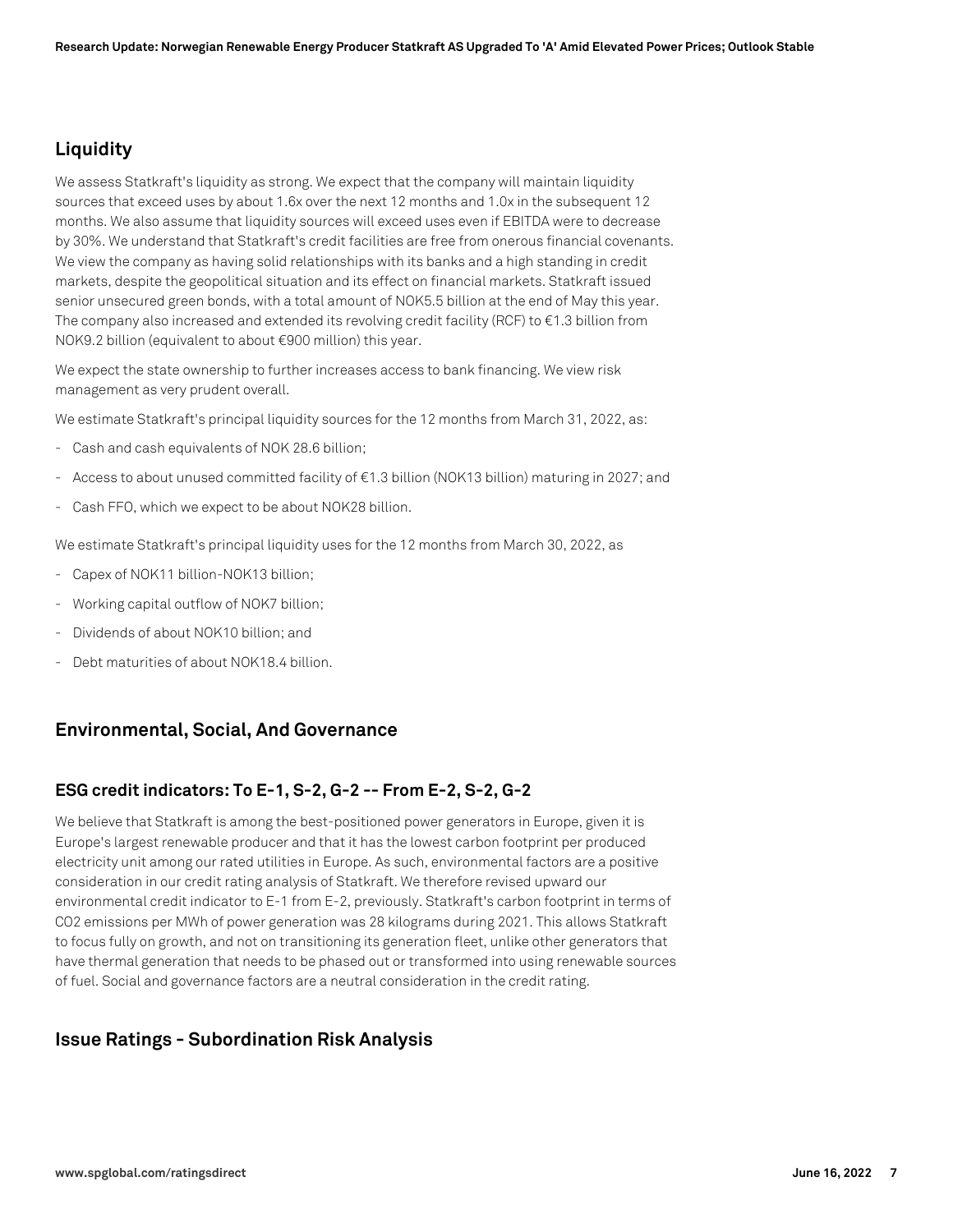#### **Capital structure**

Statkraft's reported debt stood at NOK38.6 billion in December 2021. Essentially, all the debt is issued by the parent company, Statkraft AS.

## **Analytical conclusions**

The issue rating on Statkraft's senior unsecured debt is 'A', in line with the issuer credit rating, because no significant elements of subordination risk are present in the capital structure.

## **Ratings Score Snapshot**

| <b>Issuer Credit Rating</b>      | A/Stable/A-1                           |  |  |  |
|----------------------------------|----------------------------------------|--|--|--|
| Business risk:                   | Strong                                 |  |  |  |
| Country risk                     | Very low                               |  |  |  |
| Industry risk                    | Moderately high                        |  |  |  |
| Competitive position             | <b>Excellent</b>                       |  |  |  |
| Financial risk:                  | Intermediate                           |  |  |  |
| Cash flow/leverage               | Intermediate                           |  |  |  |
| Anchor                           | $bbb +$                                |  |  |  |
| Modifiers:                       |                                        |  |  |  |
| Diversification/Portfolio effect | Neutral (no impact)                    |  |  |  |
| Capital structure                | Neutral (no impact)                    |  |  |  |
| Financial policy                 | Neutral (no impact)                    |  |  |  |
| Liquidity                        | Strong (no impact)                     |  |  |  |
| Management and governance        | Satisfactory (no impact)               |  |  |  |
| Comparable rating analysis       | Neutral (no impact)                    |  |  |  |
| Stand-alone credit profile:      | bbb                                    |  |  |  |
| Related government rating        | AAA                                    |  |  |  |
| Likelihood of government support | Moderately high (+2 notches from SACP) |  |  |  |

## **Related Criteria**

- General Criteria: Environmental, Social, And Governance Principles In Credit Ratings, Oct. 10, 2021
- General Criteria: Group Rating Methodology, July 1, 2019
- Criteria | Corporates | General: Corporate Methodology: Ratios And Adjustments, April 1, 2019
- Criteria | Corporates | General: Reflecting Subordination Risk In Corporate Issue Ratings, March 28, 2018
- General Criteria: Methodology For Linking Long-Term And Short-Term Ratings, April 7, 2017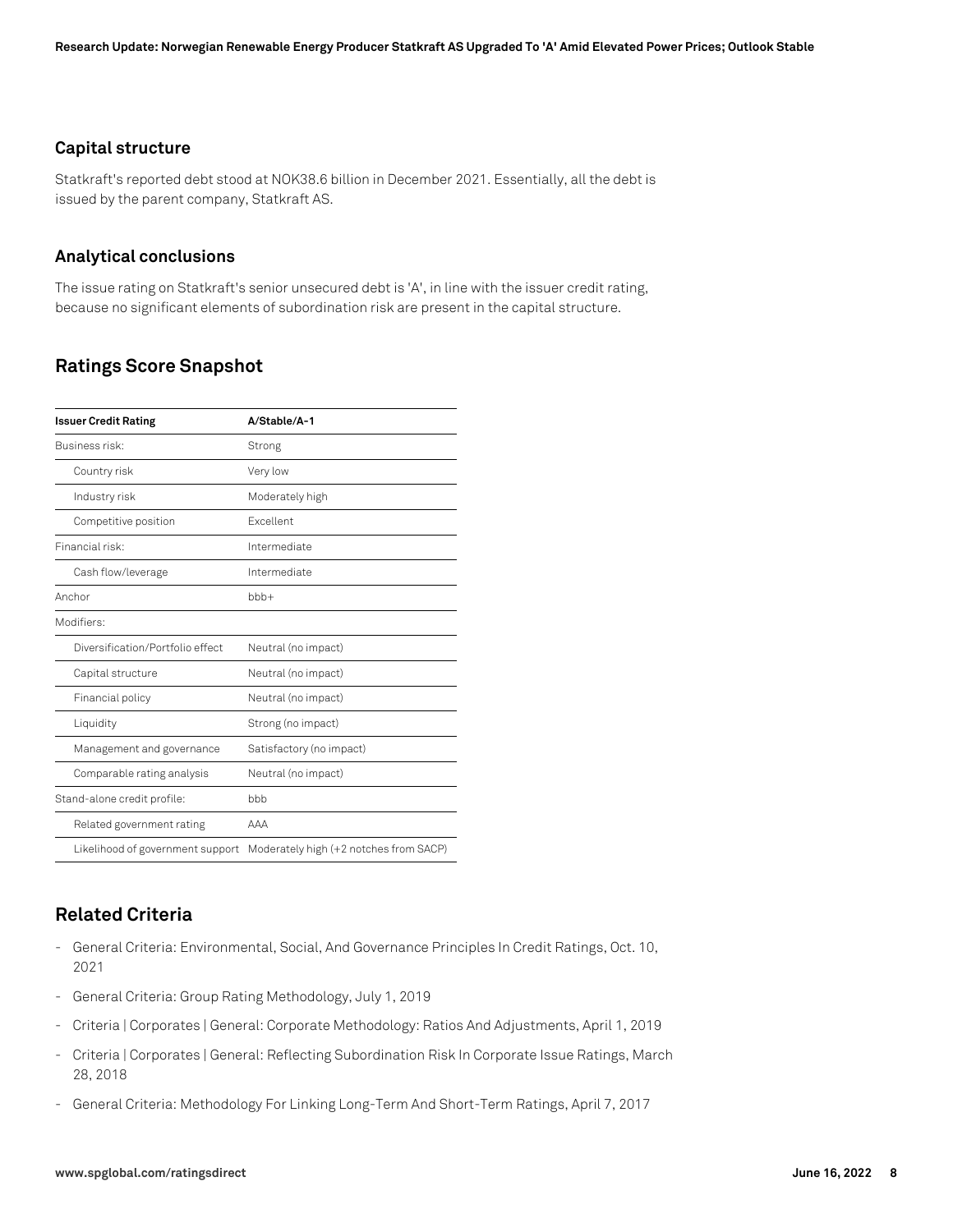- General Criteria: Rating Government-Related Entities: Methodology And Assumptions, March 25, 2015
- Criteria | Corporates | General: Methodology And Assumptions: Liquidity Descriptors For Global Corporate Issuers, Dec. 16, 2014
- Criteria | Corporates | Industrials: Key Credit Factors For The Unregulated Power And Gas Industry, March 28, 2014
- General Criteria: Country Risk Assessment Methodology And Assumptions, Nov. 19, 2013
- General Criteria: Methodology: Industry Risk, Nov. 19, 2013
- Criteria | Corporates | General: Corporate Methodology, Nov. 19, 2013
- General Criteria: Methodology: Management And Governance Credit Factors For Corporate Entities, Nov. 13, 2012
- General Criteria: Principles Of Credit Ratings, Feb. 16, 2011
- General Criteria: Stand-Alone Credit Profiles: One Component Of A Rating, Oct. 1, 2010

## **Ratings List**

| Upgraded                                        |    |      |
|-------------------------------------------------|----|------|
|                                                 | Т٥ | From |
| <b>Statkraft AS</b>                             |    |      |
| <b>Statkraft SF</b>                             |    |      |
| <b>Statkraft Energi AS</b>                      |    |      |
| Issuer Credit Rating A/Stable/A-1 A-/Stable/A-2 |    |      |
| <b>Statkraft AS</b>                             |    |      |
| Senior Unsecured                                |    |      |

Certain terms used in this report, particularly certain adjectives used to express our view on rating relevant factors, have specific meanings ascribed to them in our criteria, and should therefore be read in conjunction with such criteria. Please see Ratings Criteria at www.standardandpoors.com for further information. A description of each of S&P Global Ratings' rating categories is contained in "S&P Global Ratings Definitions" at https://www.standardandpoors.com/en\_US/web/guest/article/-/view/sourceId/504352 Complete ratings information is available to subscribers of RatingsDirect at www.capitaliq.com. All ratings affected by this rating action can be found on S&P Global Ratings' public website at www.standardandpoors.com. Use the Ratings search box located in the left column. Alternatively, call one of the following S&P Global Ratings numbers: Client Support Europe (44) 20-7176-7176; London Press Office (44) 20-7176-3605; Paris (33) 1-4420-6708; Frankfurt (49) 69-33-999-225; or Stockholm (46) 8-440-5914